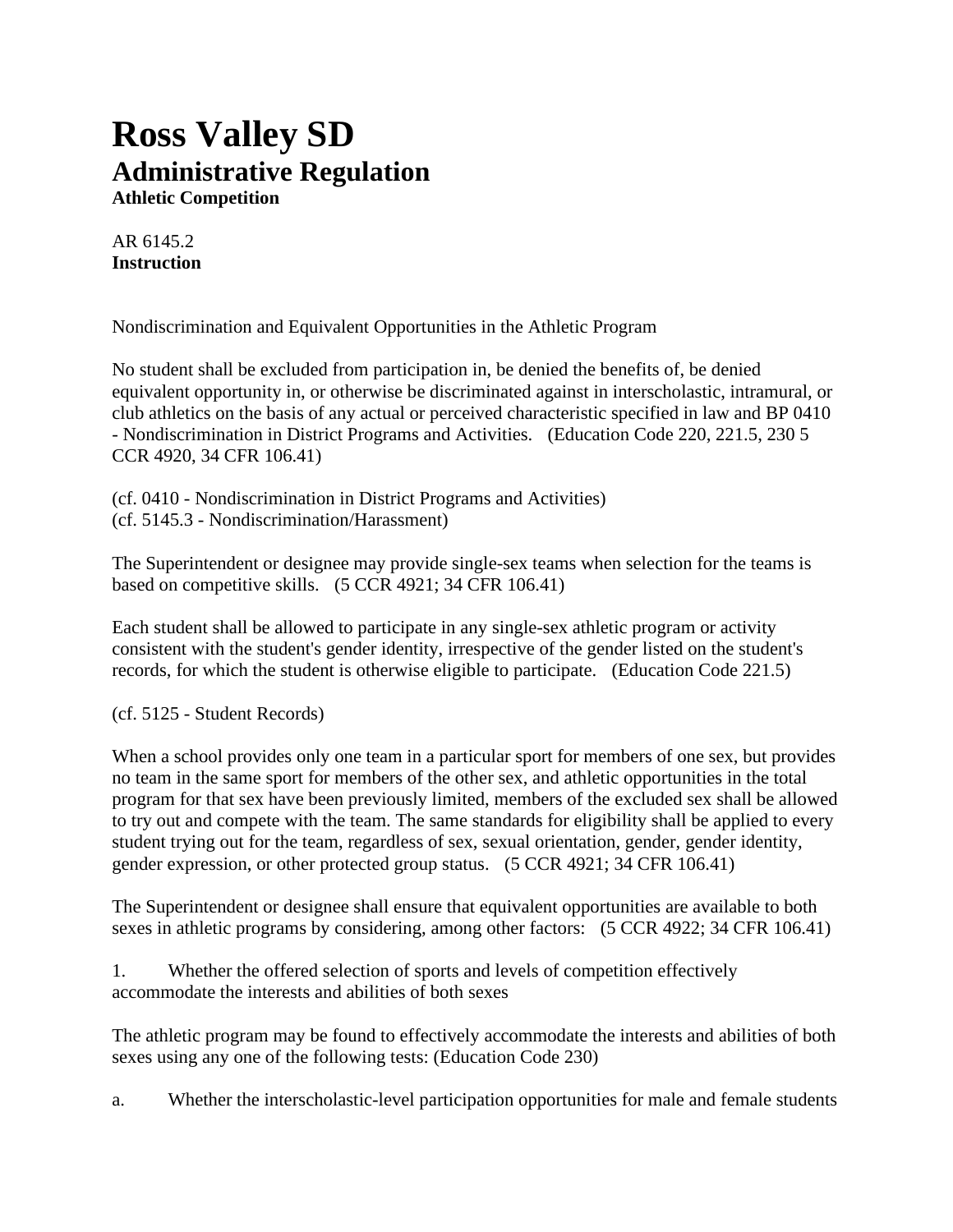are provided in numbers substantially proportionate to their respective enrollments

b. Where the members of one sex have been and are underrepresented among interscholastic athletes, whether the district can show a history and a continuing practice of program expansion that is demonstrably responsive to the developing interests and abilities of the members of that sex

c. Where the members of one sex are underrepresented among interscholastic athletes and the district cannot show a history and continuing practice of program expansion as required in item #1b above, whether the district can demonstrate that the interests and abilities of the members of that sex have been fully and effectively accommodated by the present program

2. The provision and maintenance of equipment and supplies

3. Scheduling of games and practice times, selection of the season for a sport, and location of the games and practices

- 4. Travel and per diem allowances
- 5. Opportunities to receive coaching and academic tutoring
- 6. Assignment and compensation of coaches and tutors
- 7. Provision of locker rooms, practice facilities, and competitive facilities
- 8. Provision of medical and training facilities and services
- 9. Provision of housing and dining facilities and services
- 10. Publicity
- 11. Provision of necessary funds

Each school that offers competitive athletics shall, at the end of the school year, post on its school web site, or on the district web site if the school does not have a web site, the following information: (Education Code 221.9)

1. The total enrollment of the school, classified by gender

2. The number of students enrolled at the school who participate in competitive athletics, classified by gender

3. The number of boys' and girls' teams, classified by sport and by competition level

(cf. 1113 - District and School Web Sites)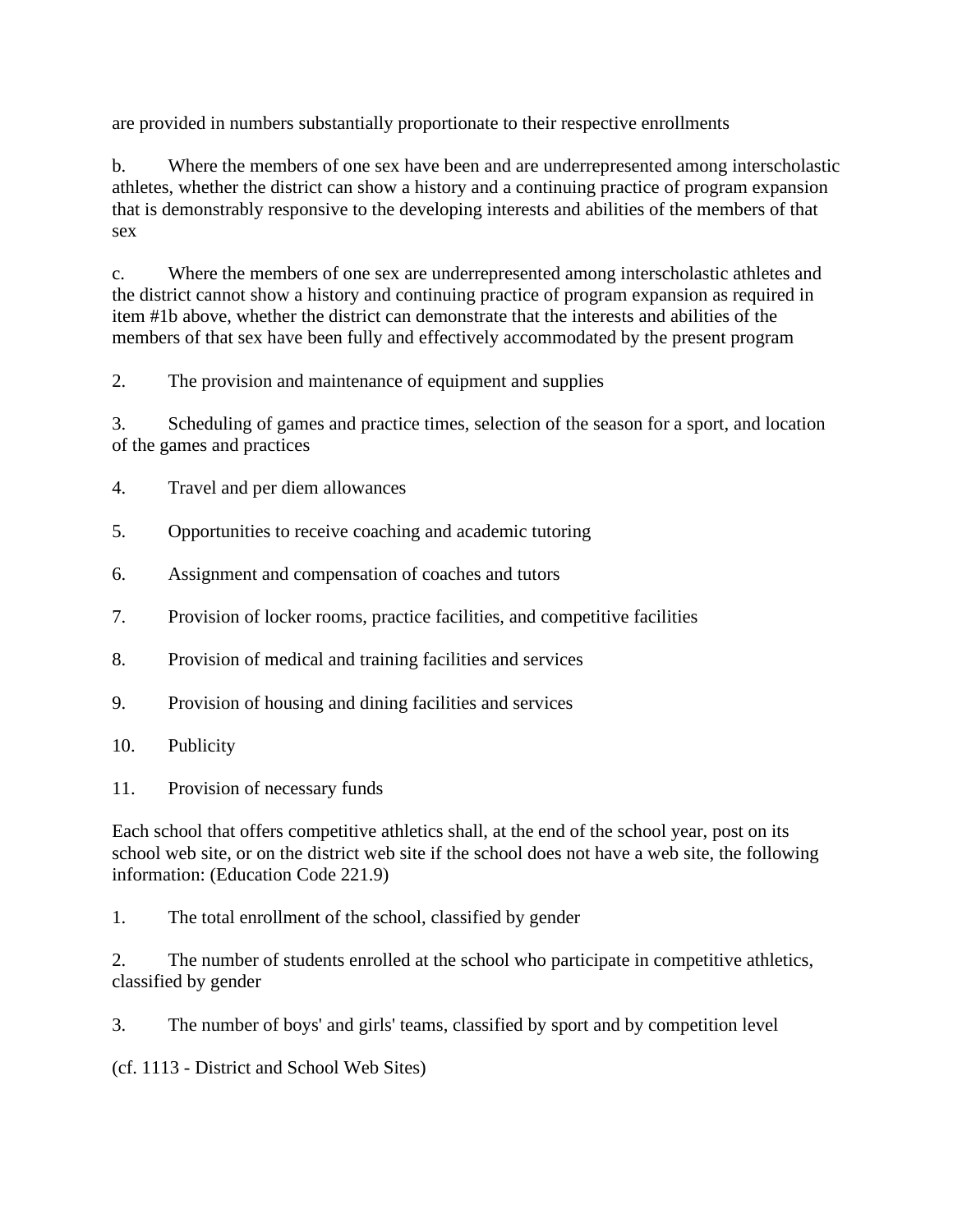The data reported for items #1-3 above shall reflect the total number of players on a team roster on the official first day of competition. The materials used to compile this information shall be retained by the school for at least three years after the information is posted on the web site. (Education Code 221.9)

(cf. 3580 - District Records)

Concussions and Head Injuries

The Superintendent or designee shall annually distribute to student athletes and their parents/guardians an information sheet on concussions and head injuries. The student and parent/guardian shall sign and return the information sheet before the student initiates practice or competition. (Education Code 49475)

(cf. 5145.6 - Parental Notifications)

The Superintendent or designee shall provide training to coaches and/or athletic trainers regarding concussion symptoms, prevention, and appropriate response. (Education Code 35179.1, 49032)

## (cf. 4127/4227/4327 - Temporary Athletic Team Coaches)

If a student athlete is suspected of sustaining a concussion or head injury in an athletic activity, the student shall be immediately removed from the activity for the remainder of the day. The student shall not be permitted to return to the activity until the student is evaluated by a licensed health care provider trained in the management of concussions and receives the health care provider's written clearance to return to the activity. If the health care provider determines that the student sustained a concussion or a head injury, the student shall also complete a graduated return-to-play protocol of no less than seven days in duration under the supervision of a licensed health care provider. (Education Code 49475)

Heat Illness

The Superintendent or designee shall provide training to coaches and/or athletic trainers regarding the signs and symptoms of, and the appropriate response to, heat illness, including heat cramps, heat syncope, heat exhaustion, and exertional heat stroke. (Education Code 35179.1, 49032)

To assist in the prevention of heat illness, coaches and/or athletic trainers shall gradually increase the intensity and duration of exercise to acclimate student athletes to practice in the heat, provide adequate rest breaks, make water available during all athletic activities, and alter practice plans in extreme environmental conditions.

#### Sudden Cardiac Arrest

The Superintendent or designee shall distribute the information sheet on sudden cardiac arrest to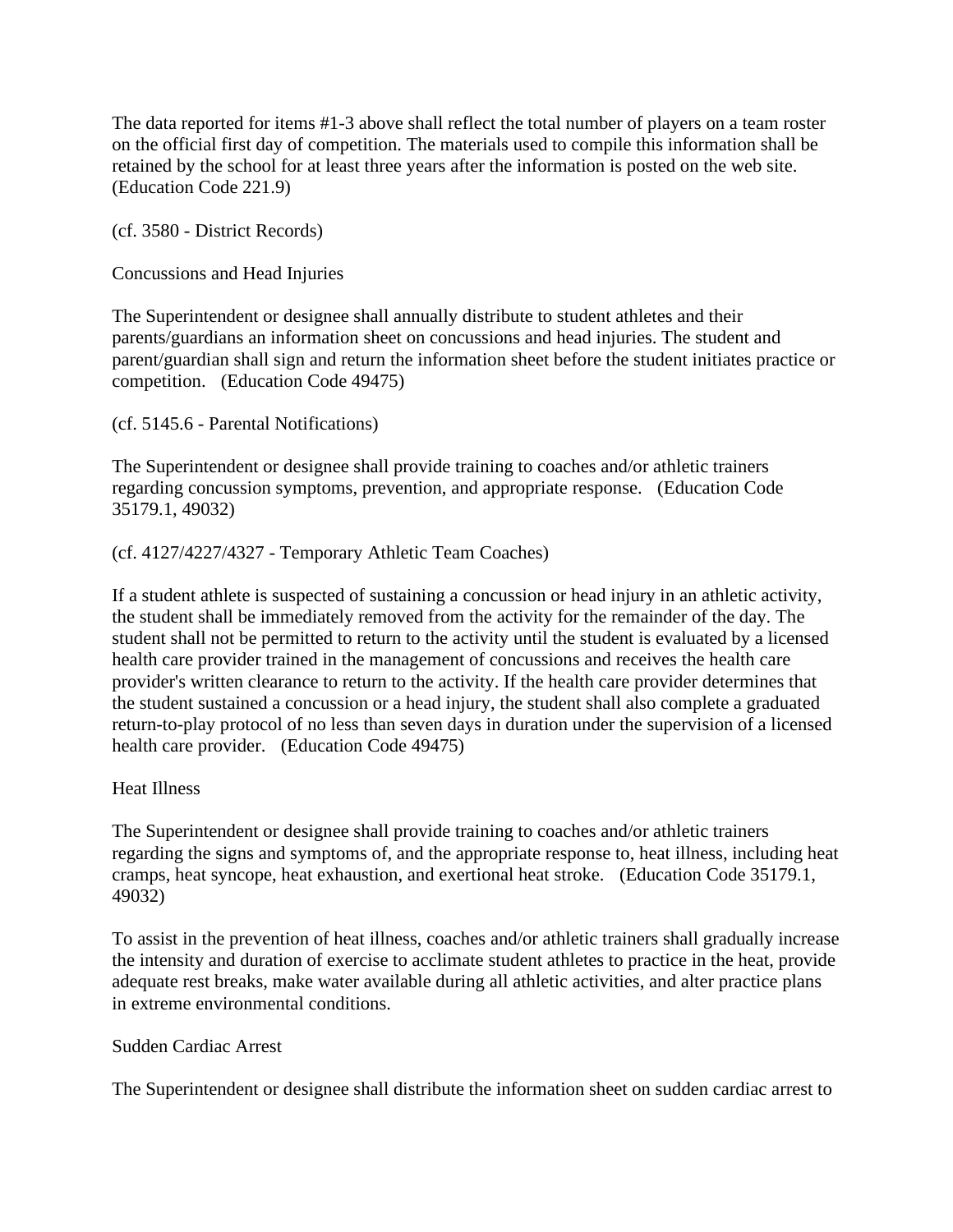all student athletes who will be participating in an athletic activity and to their parents/guardians. The student and parent/guardian shall sign and return an acknowledgement that they have received, reviewed the information sheet prior to the student's participation in the athletic activity. (Education Code 33479.2, 33479.3)

The Superintendent or designee shall provide training to coaches and/or athletic trainers regarding the nature and warning signs of sudden cardiac arrest. (Education Code 33479.6, 33479.7, 35179.1, 49032)

If a student athlete passes out or faints, or is known to have passed out or fainted, while participating in or immediately following participation in an athletic activity, the student shall be removed from participation at that time. If a student exhibits any other symptoms of sudden cardiac arrest, including seizures during exercise, unexplained shortness of breath, chest pains, dizziness, racing heart rate, or extreme fatigue, the student may be removed from participation by a coach or other employee who observes these symptoms. If any such symptoms are observed, notification shall be given to the student's parent/guardian so that the parent/guardian can determine the treatment, if any, the student should seek. A student who has been removed from participation shall not be permitted to return until the student is evaluated and given written clearance to return to participation by a health care provider. (Education Code 33479.2, 33479.5)

## Automated External Defibrillators

The Superintendent or designee shall acquire at least one automated external defibrillator (AED) for each district school and shall make the AED(s) available to coaches, athletic trainers, and/or other authorized persons at athletic activities or events for the purpose of providing emergency care or treatment to students, spectators, and other individuals in attendance at athletic activities and events. (Education Code 35179.6)

# (cf. 5141 - Health Care and Emergencies)

The district shall comply with all requirements of Health and Safety Code 1797.196 pertaining to any AED acquired by the district, including, but not limited to, regular maintenance and testing of the AED and the provision and posting of information regarding the proper use of the AED. (Education Code 35179.6; Health and Safety Code 1797.196)

#### Additional Notifications

Before students participate in practice or competition as part of interscholastic athletic activities, the Superintendent or designee shall, in addition to providing the students and their parents/guardians with the notices described above, send a notice to the students and their parents/guardians which:

1. Contains information about the procedures for filing a discrimination complaint that arises out of an interscholastic athletic activity, including the name of the district's Title IX Coordinator